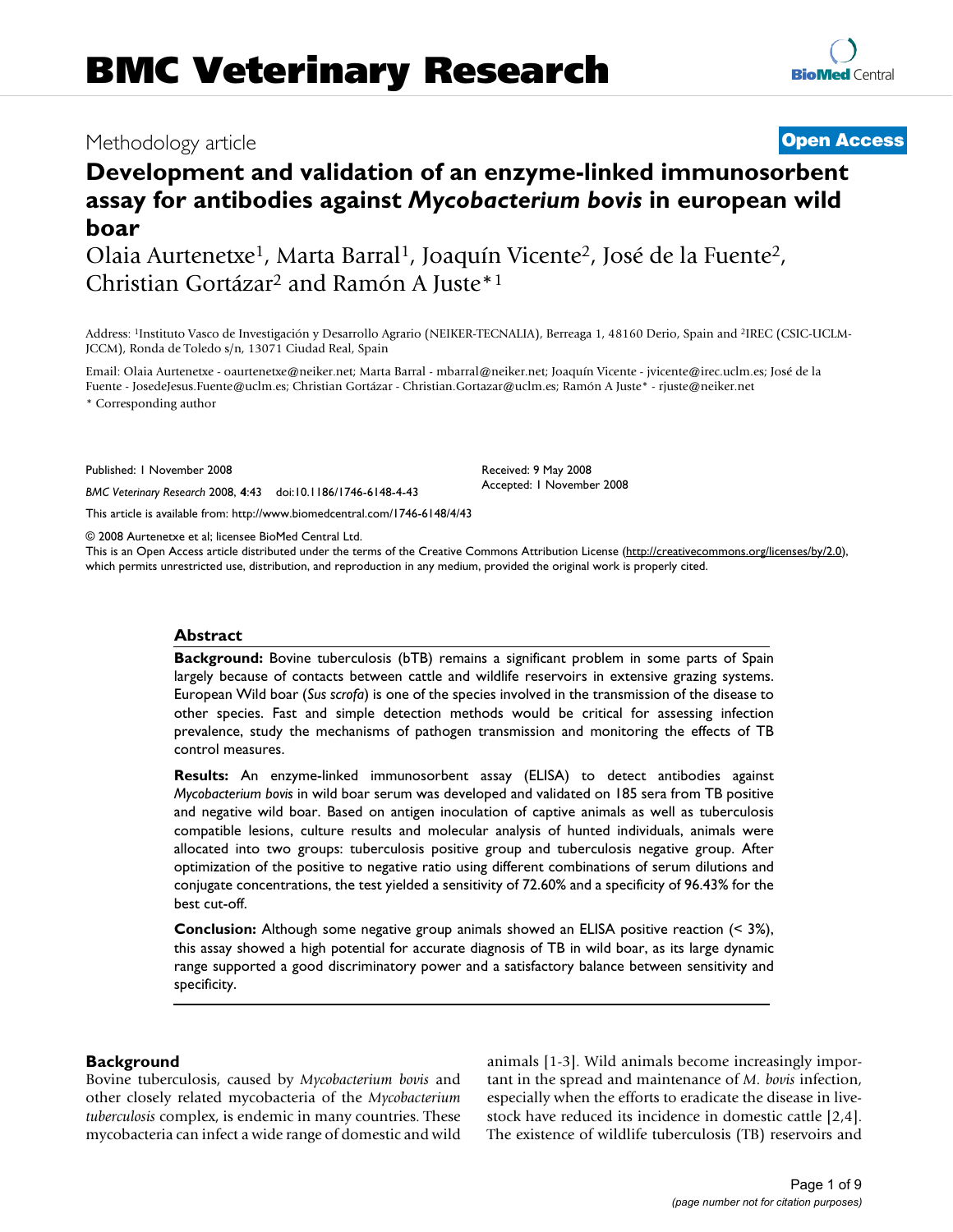the difficulty of controlling the disease in these species is the most important complication in eradication programs [3]. Well known examples of wildlife TB reservoirs include the badger (*Meles meles*) in the United Kingdom and Ireland [5,6], the brushtail possum (*Trichosurus vulpecula*) in New Zealand [3], the white-tailed deer (*Odocoileus virginianus*) in the north of the United States of America [7], the buffalo (*Syncerus caffer*) in South Africa [8,9], or the bison (*Bison bison*) in Canada [10].

In Spain, TB prevalence is relatively low in cattle (0.42 in 2006), but the infection persists in other livestock including goats and free-ranging swine, and there is a wide range of wild animal species susceptible to this disease [11]. Previous research suggested inter-specific transmission of the *M. tuberculosis* complex among wild ungulates and livestock [11-14]. The European wild boar (*Sus scrofa*) is one of the ungulates involved in the epidemiology of tuberculosis in Spain. Recent epidemiological, pathological and microbiological evidence strongly suggests that, at least in Spanish Mediterranean ecosystems, wild boar are able to maintain TB infection in the wild and most likely can transmit the disease to other species, acting as a true wildlife reservoir [15]. Depending on risk factors such as host age and management including feeding and fencing, wild boar TB prevalence ranges based on gross pathology from 18 to 100% [16,17]. The diagnosis of *M. bovis* infection in live animals generally depends on the cellular immune response to *M. bovis* antigens in the first stages of the infection [18]. The most usual technique is the hypersensitivity test, based on the intradermal injection of raw antigens [19-21]. This skin testing technique, described by Robert Koch, is still the most widely used tuberculosis diagnostic method in livestock. It is also used in wild ruminants [22,23]. However, skin tests have a limited sensitivity, and non specific reactions may occur in animals sensitized by mycobacteria other than those of the *M. tuberculosis* complex [24,25].

In wild animals, any diagnostic test has an associated risk during the capture, both for the people who handle the animal and for the animal itself, due to handling stress and injuries. Moreover, preliminary results of skin testing in wild boar of known TB status suggest a low sensitivity (unpublished data). Thus, the possibility of a test based on a single sampling would be highly desirable for assessing the prevalence, studying the mechanisms of transmission and monitoring the effects of control measures.

While the delayed-type hypersensitivity reaction is indicative of infection or exposure, antibody formation appears to be more closely related to the extent of bacterial multiplication and antigenic load in the infected individual. ELISA testing is not routinely used in bovine TB control programs mainly due to a reduced sensitivity [26],

although it has been suggested to be used as a complement to the tuberculin test, especially for the detection of anergic tuberculous cattle [27,28].

The aim of this study was to develop and validate an ELISA test for the detection of *Mycobacterium bovis* antibodies in wild boar serum. To achieve this goal, the humoral immune response measured by this test was first measured in captive wild boar sensitized with inactivated bacterial antigens and then results were validated with sera obtained from wild boar of known microbiological TB status.

# **Results**

# *Humoral response to mycobacterial antigens*

The two *M. bovis* immunized wild boars (WB1 and WB4) developed a large increase in the level of antibodies between pre-immunization (S1) and 30 days post-immunization (S2) serum samples while showing a much smaller increase at 90 days post-immunization (Table 1; Figure 1). The other two wild boar, immunized with *M. avium* (WB3) and *M. paratuberculosis* (WB2), showed a much smaller increase in the antibody level against bovine PPD between the pre-immunization sampling and controls S2 and S3 (Table 1).

The optical densities (OD) obtained showed better discrimination at greater dilutions, but at serum dilutions higher than 1/200 we observed a decrease in OD values converging to blank readings. Sera reacted with both conjugates, Protein G and Protein A, but OD values were more homogeneous and the discrimination was higher with Protein G. Finally, serum dilution and conjugate Protein G concentration combinations showing the highest increases between S1 and S2 were retained for validation with the known status sera: 1/10–0.05 μg/ml, 1/200–2.5 μg/ml,  $1/200-0.5$  μg/ml and  $1/200-0.05$  μg/ml.

# *Known status sera analysis and determination of cut-off value*

The summary of ELISA results in Table 2 shows that at the highest semi-sum, specificities were > 93% and sensitivities > 69% in all combinations. The best semi-sum was obtained at 1/200 serum dilution and 2.5 μg/ml conjugate concentration. These dilutions yielded the highest sensitivity (80.26%) among all tested combinations, but at the same time the specificity was reduced to 95.61%. The next best combination was that of a 1/200 serum dilution and a conjugate concentration of 0.05 μg/ml, with 72.60% sensitivity and 96.43% specificity.

In order to assess the reproducibility of the ELISA and to validate the test, the two latter combinations (1/200 and 2.5  $\mu$ g/ml, and 1/200 and 0.05  $\mu$ g/ml) were repeated in two different days. It was observed that the replicates in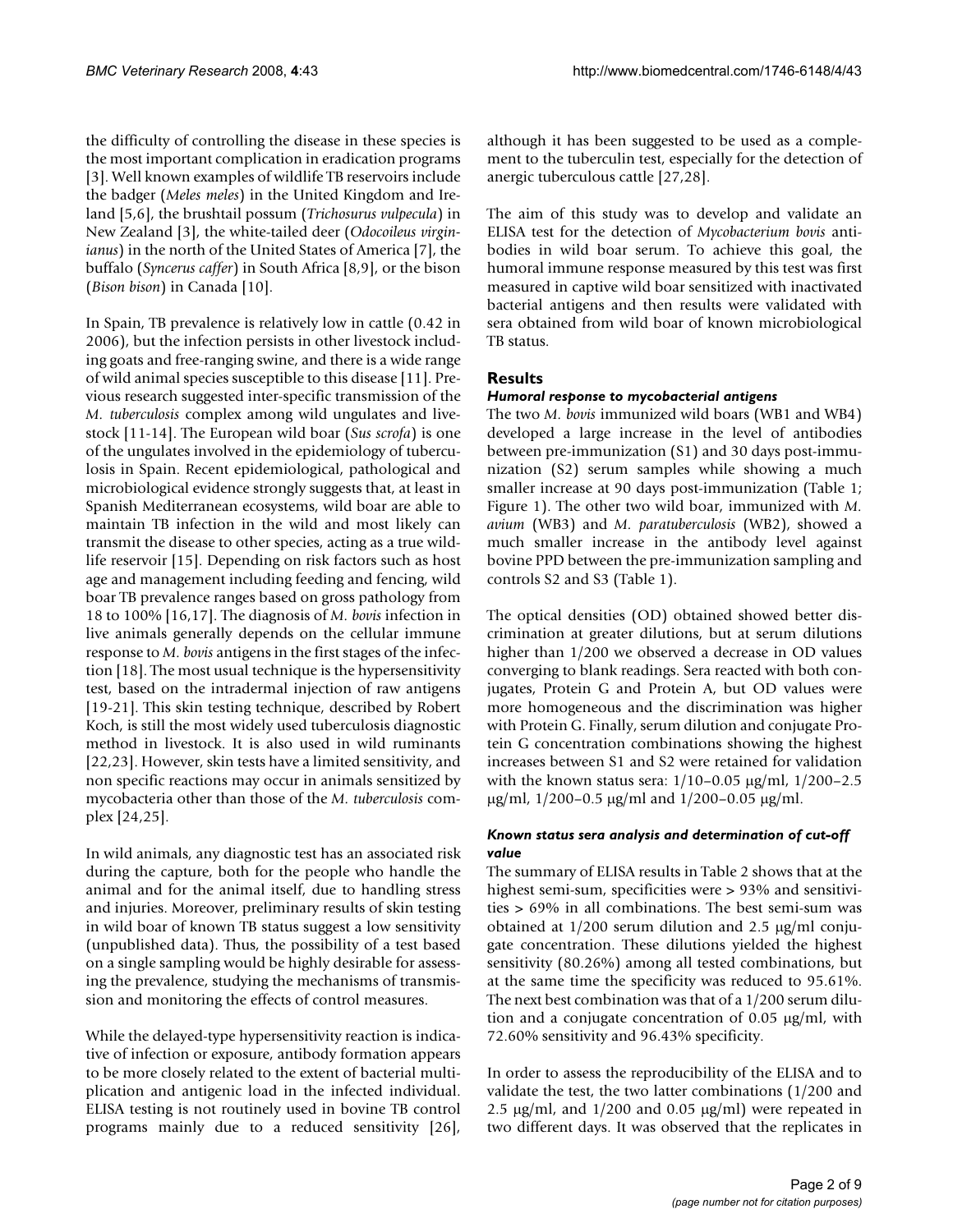



case of the combination 1/200 and 0.05 μg/ml varied less than those of the other combination. Besides, the coefficient of variation (CV) between days of each test was smaller and the dynamic range was broader too for the 1/ 200 and 0.05 μg/ml combination (Table 3).

Figure 2 shows the dynamics of sensitivity, specificity, diagnostic value semi-sum, SeDI and SpDI values for the ELISA with 1/200 and 0.05 μg/ml sera/conjugate combination. It can be seen that the range between 0.115 and 0.655 has diagnostic values over 80%, with a slightly higher primary peak between 0.195 and 0.275 and a secondary one between 0.415 and 0.475. The SeDI and SpDI peak on both sides of the first peak, and indicate the optimal performance when either sensitivity or specificity is the main focus for the test. If a good balance is the goal, then an intermediate value should be the choice. In this case, and taking into account the distribution shown in the histogram (Figure 3) a value at around 0.2 appears to provide the best trade-off. This figure shows that there are

|  |  |  | Table 1: Average OD readings for serum dilution and protein G combination. |
|--|--|--|----------------------------------------------------------------------------|
|  |  |  |                                                                            |
|  |  |  |                                                                            |

|                 |                |        |        |        | <b>Serum dilution</b> |        |        |                |                    | <b>Protein G dilution</b> |                      |
|-----------------|----------------|--------|--------|--------|-----------------------|--------|--------|----------------|--------------------|---------------------------|----------------------|
|                 |                | 1/10   | 11100  | 1/200  | 1/500                 | 1/1000 | 1/2500 | $2.5 \mu g/ml$ | $\mathsf{L}$ µg/ml | $0.5 \mu g/ml$            | $0.05 \text{ µg/ml}$ |
| $WBI + WB4$     | S2/SI          | 9,2805 | 9,2610 | 9,6143 | 9,5895                | 9,1172 | 6,4596 | 6,3067         | 8,3368             | 10,702                    | 11,129               |
|                 | <b>S3/S1</b>   | 10.465 | 11.061 | 11,38  | 11.574                | 11.730 | 9,1666 | 7,5116         | 10,252             | 12,074                    | 13,751               |
|                 | SΙ             | 0.1758 | 0.1089 | 0.0855 | 0,0596                | 0.0465 | 0,0355 | 0.1428         | 0,0981             | 0,0728                    | 0,0275               |
|                 | S <sub>2</sub> | 1,0053 | 0,8198 | 0,7176 | 0,57                  | 0,4293 | 0,2521 | 0,7832         | 0,729              | 0,6658                    | 0,3514               |
|                 | S3             | 1.0706 | 0.9049 | 0.7892 | 0,6605                | 0,5357 | 0,3438 | 0,8763         | 0,8273             | 0,7576                    | 0,4086               |
| W <sub>B2</sub> | S2/SI          | 1.4873 | 1.2624 | 1.2840 | 1,1513                | 1,2033 | 1,1837 | 1,2756         | 1,2966             | 1,3386                    | 1,1372               |
|                 | <b>S3/S1</b>   | 5,9384 | 5,5608 | 5,0313 | 3,6979                | 2,8577 | 2,3318 | 4,0252         | 4,7892             | 5,1064                    | 3,0244               |
|                 | <b>SI</b>      | 0.0941 | 0.0669 | 0,055  | 0,0523                | 0.0414 | 0,0305 | 0,094          | 0,062              | 0,0491                    | 0,0217               |
|                 | S <sub>2</sub> | 0.1473 | 0,0841 | 0.0719 | 0,061                 | 0,0504 | 0,0353 | 0,125          | 0,0844             | 0,0657                    | 0,0248               |
|                 | S3             | 0,5771 | 0,3818 | 0,2885 | 0,2023                | 0,1224 | 0,0686 | 0,4152         | 0,3324             | 0,2779                    | 0,0683               |
| W <sub>B2</sub> | S2/SI          | 3.1229 | 2.4333 | 2.6135 | 2.0944                | 1,8366 | 1,4173 | 2,2195         | 2,3216             | 2,5731                    | 1,8978               |
|                 | <b>S3/S1</b>   | 4,0662 | 3,3376 | 4,0625 | 3,1850                | 2,8014 | 2,1894 | 3,0310         | 3,3525             | 3,7237                    | 2,9875               |
|                 | SΙ             | 0,1119 | 0,0671 | 0,054  | 0,0611                | 0,0485 | 0,0383 | 0,1052         | 0,0704             | 0,0543                    | 0,0241               |
|                 | S <sub>2</sub> | 0.3505 | 0,1645 | 0.145  | 0,1318                | 0.0914 | 0.0543 | 0,2504         | 0.8477             | 0,1515                    | 0,0464               |
|                 | S <sub>3</sub> | 0,41   | 0,2215 | 0,2269 | 0,1994                | 0,1374 | 0,0839 | 0,3213         | 0,8577             | 0,213                     | 0,0731               |

All protein G concentrations at each serum dilution, and all serum dilutions at each protein G concentration.

WB1+WB4: Sum of wild boar 1 and wild boar 4 results. S2/S1 and S3/S1: Increase rate between pre- and post-immunization results. S1, S2 and S3: OD values.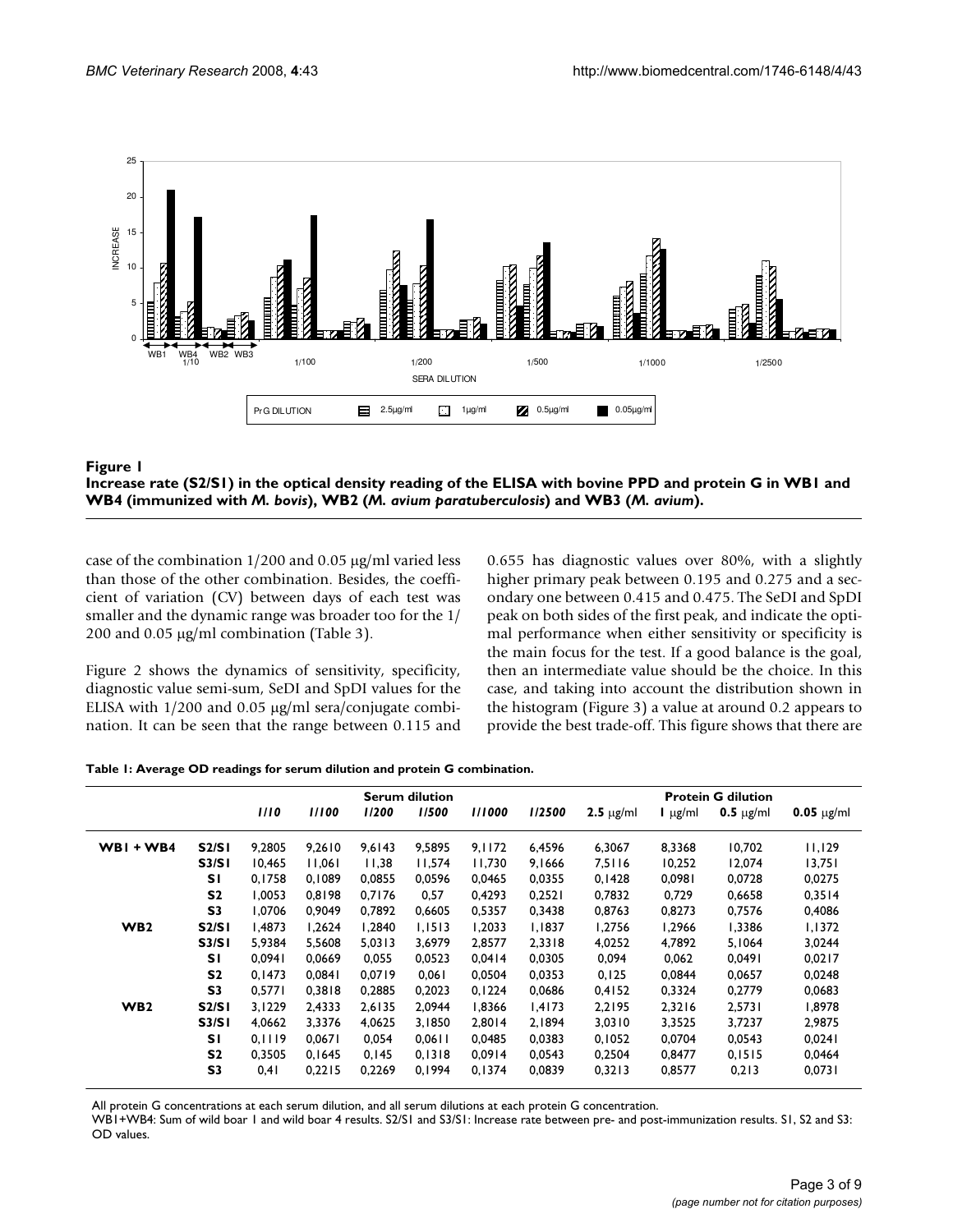| <b>ELISA</b>         | <b>SENSITIVITY</b> | <b>SPECIFICITY</b> | <b>SEMI-SUM</b> | <b>SpDI</b> | <b>SeDI</b> |
|----------------------|--------------------|--------------------|-----------------|-------------|-------------|
| $1/10 - 0.05$ ug/ml  | 70.67%             | 93.81%             | 0.8224          | 11.4076     | 3.1979      |
| $1/200 - 2.5$ ug/ml  | 80,26%             | 95,61%             | 0.8794          | 18,3000     | 4,8444      |
| $1/200 - 0.5$ ug/ml  | 69.33%             | 97.35%             | 0.8334          | 26.1156     | 3,1743      |
| $1/200 - 0.05$ ug/ml | 72.60%             | 96.43%             | 0.8452          | 20,3288     | 3,5196      |
|                      |                    |                    |                 |             |             |

**Table 2: Sensitivity, specificity, semi-sum, specificity discriminating index (SpDI) and sensitivity discriminating index (SeDI) values of different combinations of sera and PrG conjugate.**

at least bimodal distributions both for reference negative and positive sera. This bimodal distribution is less clear for the negative set since all but four sera locate below the 0.2 cut-off. The positives have a highly polarized distribution with markedly high modes at both ends of the EI range and an almost continuous distribution between them. Therefore a cut-off of 0.200 was finally chosen as the one yielding the best balance between sensitivity and specificity and locating to a region where no values were found thus indicating a biological separation between EI populations.

# **Discussion**

To date, studies are not available on the experimental use of antigens to characterize the immune response of wild boar and pigs against *M. bovis*. Herein, inactivated mycobacterial antigens were successfully used to stimulate a specific humoral immune response in healthy wild boar. Injection of the antigens caused an increase of specific antibodies, but the administration of a second antigen dose did not raise the antibody levels so much. A strong cross reaction between antibodies specific for *M. avium* and *M. avium paratuberculosis* (WB 2 and WB 3) and the bovine PPD ELISA was not observed except to some extent for WB2 after the boosting. Thus, the immunization assay provided negative and positive *M. bovis* control sera to use in the development of the ELISA, as well as for reference in the future.

| Table 3: Descriptive statistics at two selected combinations. |  |
|---------------------------------------------------------------|--|
|---------------------------------------------------------------|--|

It is generally recognized that humoral immunity is not important for tuberculosis diagnosis [29], but it may nonetheless be useful to detect animals with severe illness since antibody concentration is related to lesion distribution and severity, as well as to the number of bacilli [18,22,26,30-32]. Mycobacterial infections induce antibody production in ruminants, but the profile of immunoglobulin (Ig) expression in *M. bovis* infected animals is poorly understood [33-36]. In previous studies, Ig heavy and light chains were up-regulated in European wild boar infected with *M. bovis* [37]. However, serum determinations suggested elevated levels of IgG in uninfected wild boar when compared to *M. bovis* infected animals [38]. The mechanism of Ig differential expression in *M. bovis* infected wild boar is unknown but may reflect different stages during mycobacterial infection. Furthermore, differential gene expression analysis in response to mycobacterial infection in wild boar suggest that antibody responses against *M. bovis* may be important in natural infections of wildlife species and may be used for bTB surveillance and treatment monitoring [35,39-41].

Previous studies using ELISA tests achieved 74% sensitivity and 90% specificity in cattle [26], and 79% to 98% specificity and 37% sensitivity in ELISA used in badgers [41- 43], although the latter was increased for badgers with progressive tuberculosis [44]. In addition, a positive ELISA result in badgers was correlated with an enhanced likelihood of a future positive culture result [45]. Various

|            | COMBINATION 1/200-0.05 $\mu$ g/ml |                    | COMBINATION $1/200-2.5 \mu$ g/ml |         |  |
|------------|-----------------------------------|--------------------|----------------------------------|---------|--|
|            | ELISA I                           | ELISA <sub>2</sub> | ELISA I                          | ELISA 2 |  |
| n          | 182                               | 182                | 183                              | 183     |  |
| Average    | 0.3578                            | 0,4152             | 0,5485                           | 0,4862  |  |
| <b>SD</b>  | 0.4633                            | 0.5475             | 0,3855                           | 0,3572  |  |
| CV         | 129%                              | 132%               | 70%                              | 73%     |  |
| OD max.    | 1.3902                            | 1.6046             | 1.3907                           | 1,1906  |  |
| OD min.    | 0.0127                            | 0.0213             | 0.0544                           | 0,0604  |  |
| Range      | 1.3775                            | 1,5833             | 1,3363                           | 1,1302  |  |
| CV average | 13,85%                            |                    | 19,91%                           |         |  |
| CV max.    |                                   | 46,74%             |                                  | 94.32%  |  |

**SD**: Standard deviation; **CV**: Coefficient of variation; **OD max**.: Maximum optical density value; **OD min**.: Minimum optical density value; **CV average**: Average of coefficient of variation for each serum two replicates; **CV max**.: Maximum coefficient of variation for each serum two replicates.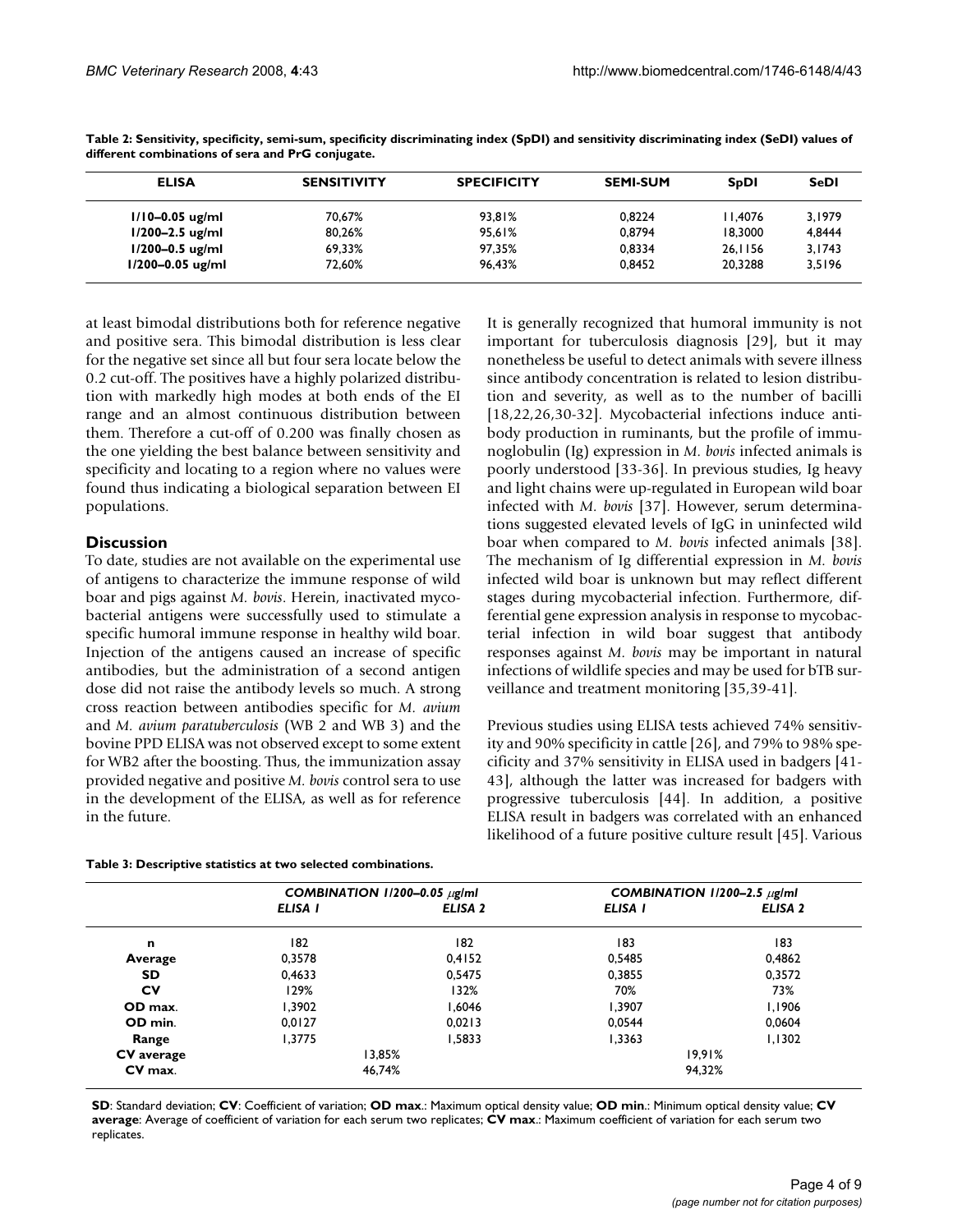

Figure 2 and 2008 and 2008 and 2008 and 2008 and 2008 and 2008 and 2008 and 2008 and 2008 and 2008 and 2008 an **Dynamics of sensitivity (Sen), specificity (Spe), diagnostic value semi-sum (SE+SP), specificity discriminating index (SpDI) and sensibility discriminating index (SeDI) at selected conditions (serum sample dilution 1/200 and PrG conjugate 0.05** μ**g/ml).**

mycobacterial antigens have also been used for bovine tuberculosis ELISA in other studies. This includes for example ELISA based on MPB70 and MPB83 in cattle, which have reported specificities of 89% and 96.4%, and sensitivities of 18.1% and 37.5% [46,47]. The results obtained in the current study, thus, indicate that the ELISA performance was substantially better for wild boar, especially in terms of sensitivity (72.60%) and without a significant loss in specificity (96.43%) despite the fact that it is generally recognized that the sensitivities and specificities of ELISA protocols for serodiagnosis of bovine tuberculosis are low as compared to those for other diseases [48].

At the chosen cut-off, there were a few reference negative animals that had medium level antibody reactivity against bovine PPD. It might be possible that some of these animals were infected individuals without visible lesions and bacteria not found, or true non-infected but exposed to *M. bovis* infection, that is, potentially resistant animals. Actually, ELISA positive results are usually considered only as evidence of exposure [17] and not necessarily of current

infection. Infections with other mycobacteria causing cross-reactivity cannot be completely ruled out although, given the origin of the animals in infected areas and the EI gap to the rest of negative controls, we think they are less likely to be involved. On the other hand there were animals where *M. bovis* was isolated that had very low EI readings. These animals might represent recently infected individuals not having developed yet a humoral immune response or anergic animals with limited immune responses due to poor body condition.

# **Conclusion**

We conclude that the use of the serological ELISA test developed herein may contribute to the diagnosis of TB in wild boar and probably also in pigs, with an acceptable sensitivity and specificity and without the need to handle the animals twice as in the skin test. This ELISA test could be used in the control of TB in wild boar through "test & cull" schemes and in large-scale surveys [49]. These results support the use of the ELISA test to complement other techniques based on cellular response to characterize mycobacterial infection in wild boar.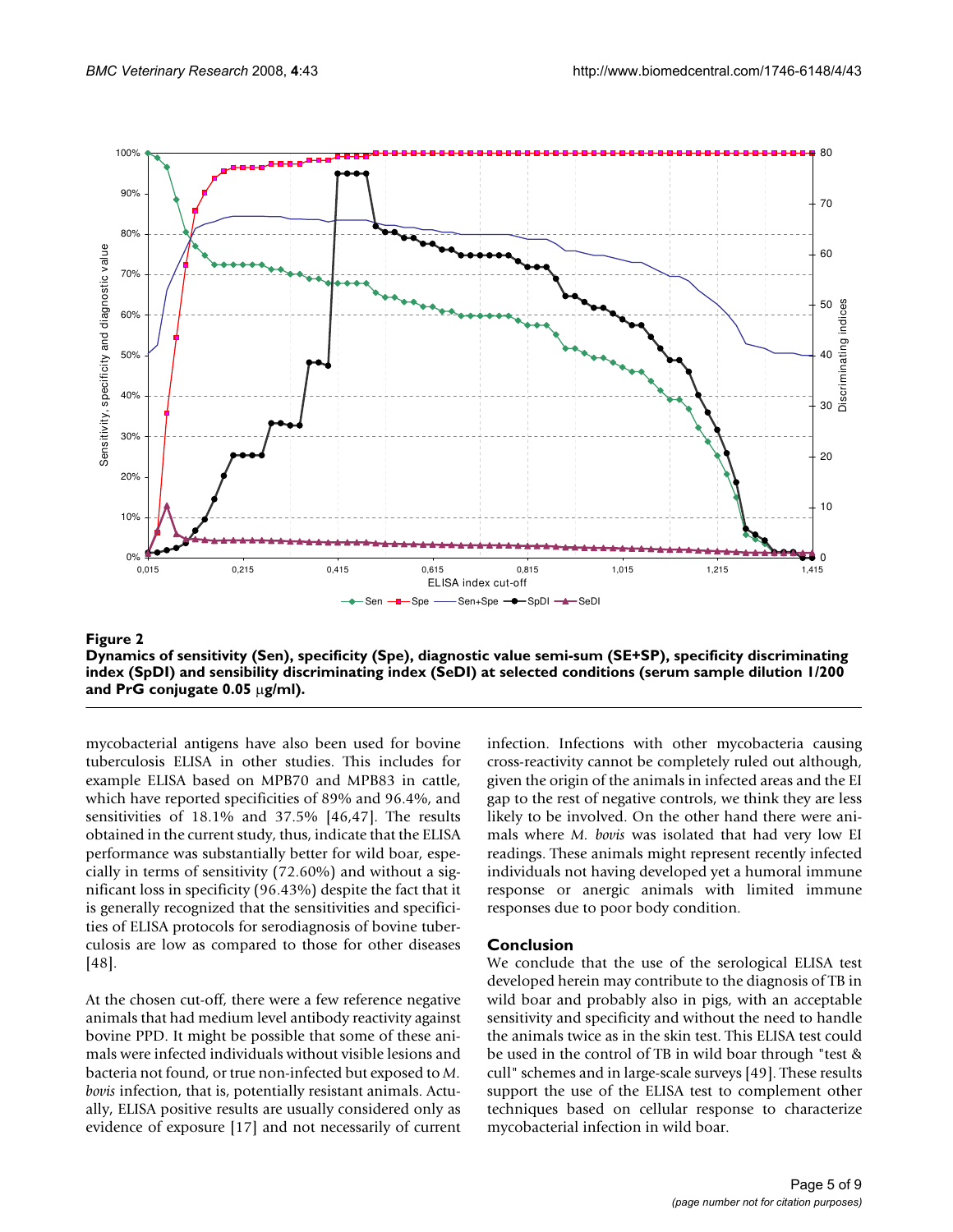

### status of the animals: positive (POSITIVE) or negative (NEGATIVE) **Figure 3** Histogram of the distribution of the ELISA index values at the defined conditions (1/200 and 0.05 μg/ml) and according to the

**Histogram of the distribution of the ELISA index values at the defined conditions (1/200 and 0.05** μ**g/ml) and according to the status of the animals: positive (POSITIVE) or negative (NEGATIVE).** The horizontal line represents the chosen cut-off value.

# **Methods**

## *Reference sera*

#### *Wild boar immunization*

In order to obtain serum controls to be used in the ELISA, four captive adult wild boars living in a *M. bovis* free area were used. On day 0, wild boar 1 (WB1) and 4 (WB4) were immunized by the subcutaneous route with 1 ml of a suspension containing 103–106 colony-forming units (CFU; 2.5 mg) of heat inactivated *M. bovis*. Wild boar 3 (WB3) was immunized with 1 ml  $(10^3-10^6 \text{ CFU})$  of heat inactivated *M. avium* (*M. bovis* and *M. avium* were kindly provided by CZ Veterinaria), and wild boar 2 (WB2) with 1 ml (2.5 mg) of heat inactivated commercial *M. avium paratuberculosis* vaccine (Gudair® CZ Veterinaria, S.L., Spain). Prior to immunization a serum sample (S1) was taken from each animal. Thirty days later a second serum sample (S2) was taken and all the animals were re-immunized in the same way. Ninety days later a third serum

sample (S3) was taken from the four animals. All sera were stored frozen at -20°C until used for testing. All animal use was supervised by the Neiker Committee on Animal Experimentation in accordance with Spanish laws.

### *Wild Boar of known TB status*

In order to validate the ELISA, 185 sera obtained from known TB status cases (known status sera) were analyzed. This material included 73 sera from naturally TB positive wild boar, defined as individuals with both tuberculosis compatible lesions [50] and *M. tuberculosis* complex isolation and PCR confirmation (data not shown). The material also included 112 sera from TB negative wild boar, defined as animals with no visible TB-compatible lesions and negative culture. These sera were analyzed with the optimized ELISA protocol, using S3 of WB1 or WB4 as positive control and S1 as negative control.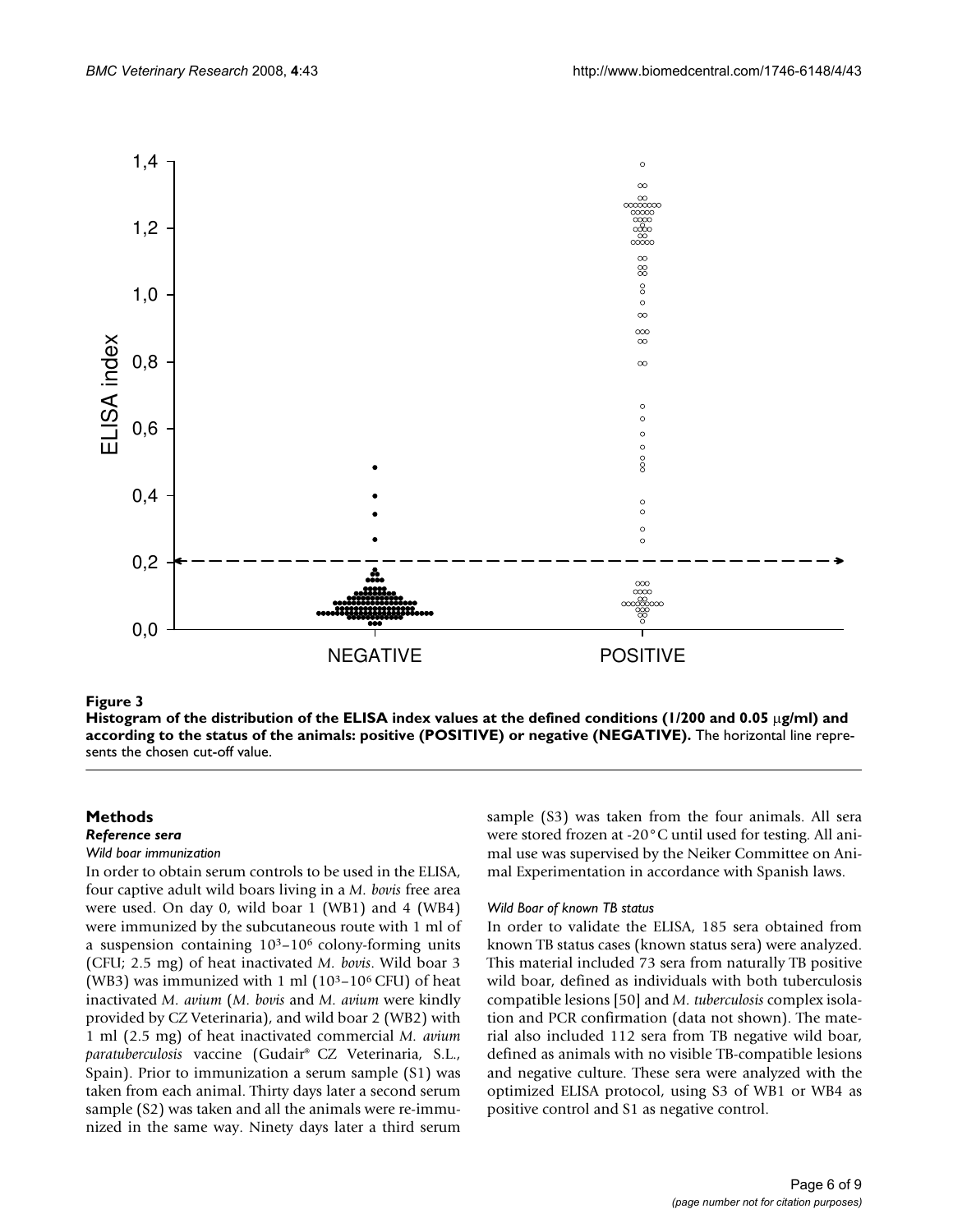#### *Indirect ELISA optimization*

Bovine tuberculin purified protein derivative (bovine PPD) (CZ Veterinaria, S.L., Spain) was diluted to 5 μg/ml in carbonate buffer (63 mM, pH 9.6). Plates (High binding ELISA microplate, Greiner bio-one, Germany) were coated with 100 μl of diluted PPD and used in fresh, without any storage. Serum samples and controls, were adsorbed (1/1) with *Mycobacterium phlei* saline suspension (5 gr/l; Dr. O. Fuentes, INIA, Spain), to remove nonspecific anti-*Mycobacterium spp*. antibodies. After an overnight incubation at 4°C, samples were diluted in PBS-Tween (0.14 M NaCl; 3 mM KCl; 10 mM Phosphate buffer; 0.05 Tween 20; pH 7.4) and 100 μl of each dilution were added in duplicate in contiguous wells of the bovine PPD coated plate and incubated for 2 hours at room temperature. After three washings with PBS-Tween, 100 μl of Protein A or G were added and incubated for two hours at room temperature. Again after three washings, 100 μl of ABTS substrate (Sigma-Aldrich) were added to each well and incubated for 20 minutes in the dark at room temperature. Optical densities (OD) were read with 405 and 450 nm filters (MultiskanEX, Thermolabsystems). Sample result was expressed as an ELISA index (EI) that was calculated as the ratio of the mean sample OD to the mean OD of the positive controls.

Optimal dilutions of sera were determined by the evaluation of the reactivity of serial dilutions (1/10; 1/100; 1/ 200; 1/500; 1/1000 and 1/2500) and in combination of serial dilutions of Protein G or Protein A conjugated with recombinant peroxidase from *Streptococcus sp*. (2.5 μg/ml; 1 μg/ml; 0.5 μg/ml; 0.05 μg/ml) (Sigma-Aldrich) with reference serum samples S1, S2 and S3 from the four immunized wild boar analyzed in duplicate. The serum dilution and Protein G concentration at which the ratio between S2 and S1 ODs were higher and apparently more representative were selected for testing the whole set of known status sera. These sera were then tested only at 4 different combinations (serum dilution-PrG concentration): 1/10– 0.05 μg/ml, 1/200–2.5 μg/ml, 1/200–0.5 μg/ml and 1/ 200–0.05 μg/ml.

#### *Indirect ELISA validation*

ELISA indices of the whole set of known status sera were entered in a spreadsheet (RA Juste, unpublished), that allowed to calculate sensitivity and specificity for each cutoff. This spreadsheet also calculates the semi-sum of sensitivity and specificity (diagnostic value ranging from 0 to 100) and the ratios of specificity to sensitivity (specificity discriminating index – SpDI) and of sensitivity to specificity (sensitivity discriminating index – SeDI). The spreadsheet also plots all the values in a single graph that allows seeing at once the behaviour of all these relevant variables along the dynamic range of the test. A verification of these analyses was made using the SigmaPlot (Addlink, Barcelona, Spain) graphics package that was also used to plot the positive and negative known status sera EI histogram and to calculate the 95% sensitivity and specificity confidence intervals at each cut-off.

The final cut-off for the test was chosen as that that yielded the highest semi-sum, was located in a region where small changes in its numerical value did not change substantially the semi-sum (Figure 2), and in the histogram was located in the widest gap without values (Figure 3).

### **Authors' contributions**

OA and JV performed the field work and collected all the samples of the study. OA carried out the laboratory work and generated the immunological data. OA, MB, RAJ, JV and CG designed the experiment. The immunological analyses were designed by OA, MB and RAJ. MB was the project leader and coordinated and supervised all the study. RAJ participated on data analysis and study supervision. OA wrote the manuscript and JF, CG, JV, MB and RAJ contributed to draft it. All authors read and approved the final manuscript.

#### **Acknowledgements**

We thank CZ Veterinaria, S.L., Spain for providing the mycobacterial antigens used in the experiments. This work was supported by projects INIA-RTA03-074-C2 and "Control of tuberculosis in Wildlife" of Santander-Fundación Marcelino Botín (to C. G. and J. F.); Department of Agriculture, Fisheries and Food of the Basque Government; CICYT-MEC research Grant AGL2005-07401, and FEDER (Spain). This work was made in part thanks to the agreements with OAPN and SDGSA (MMA-MRM); MAPA; Fundación Candido de Iturriaga y María de Dañobeitia and Diputaciones Forales de Vizcaya, Guipúzcoa y Álava. We would also like to thank Karpin Aventura (Iniciativas Ambientales de Euskadi, S.L.) and Alfredo Peña for their contribution in immunization.

#### **References**

- 1. de Lisle GW, Bengis RG, Schmitt SM, O'Brien DJ: **[Tuberculosis in](http://www.ncbi.nlm.nih.gov/entrez/query.fcgi?cmd=Retrieve&db=PubMed&dopt=Abstract&list_uids=11974618) [free-ranging wildlife: detection, diagnosis and management.](http://www.ncbi.nlm.nih.gov/entrez/query.fcgi?cmd=Retrieve&db=PubMed&dopt=Abstract&list_uids=11974618)** *Rev Sci Tech* 2002, **21:**317-334.
- 2. Morris RS, Pfeiffer DU, Jackson R: **[The epidemiology of Mycobac](http://www.ncbi.nlm.nih.gov/entrez/query.fcgi?cmd=Retrieve&db=PubMed&dopt=Abstract&list_uids=8073623)[terium bovis infections.](http://www.ncbi.nlm.nih.gov/entrez/query.fcgi?cmd=Retrieve&db=PubMed&dopt=Abstract&list_uids=8073623)** *Vet Microbiol* 1994, **40:**153-177.
- 3. O'Reilly LM, Daborn CJ: **[The epidemiology of Mycobacterium](http://www.ncbi.nlm.nih.gov/entrez/query.fcgi?cmd=Retrieve&db=PubMed&dopt=Abstract&list_uids=7579326) [bovis infections in animals and man: a review.](http://www.ncbi.nlm.nih.gov/entrez/query.fcgi?cmd=Retrieve&db=PubMed&dopt=Abstract&list_uids=7579326)** *Tuber Lung Dis* 1995, **76(Suppl 1):**1-46.
- 4. Aranaz A, Liebana E, Mateos A, Dominguez L, Vidal D, Domingo M, Gonzolez O, Rodriguez-Ferri EF, Bunschoten AE, van Embden JD, Cousins D: **[Spacer oligonucleotide typing of Mycobacterium](http://www.ncbi.nlm.nih.gov/entrez/query.fcgi?cmd=Retrieve&db=PubMed&dopt=Abstract&list_uids=8897175) bovis strains from cattle and other animals: a tool for study-<br>ing epidemiology of tuberculosis.** J Clin Microbiol 1996, [ing epidemiology of tuberculosis.](http://www.ncbi.nlm.nih.gov/entrez/query.fcgi?cmd=Retrieve&db=PubMed&dopt=Abstract&list_uids=8897175) **34:**2734-2740.
- 5. Cheeseman CL, Wilesmith JW, Stuart FA: **[Tuberculosis: the dis](http://www.ncbi.nlm.nih.gov/entrez/query.fcgi?cmd=Retrieve&db=PubMed&dopt=Abstract&list_uids=2673822)[ease and its epidemiology in the badger, a review.](http://www.ncbi.nlm.nih.gov/entrez/query.fcgi?cmd=Retrieve&db=PubMed&dopt=Abstract&list_uids=2673822)** *Epidemiol Infect* 1989, **103:**113-125.
- 6. Gormley E, Costello E: **[Tuberculosis and badgers: new](http://www.ncbi.nlm.nih.gov/entrez/query.fcgi?cmd=Retrieve&db=PubMed&dopt=Abstract&list_uids=12675939) [approaches to diagnosis and control.](http://www.ncbi.nlm.nih.gov/entrez/query.fcgi?cmd=Retrieve&db=PubMed&dopt=Abstract&list_uids=12675939)** *J Appl Microbiol* 2003, **94(Suppl):**80S-86S.
- 7. Schmitt SM, Fitzgerald SD, Cooley TM, Bruning-Fann CS, Sullivan L, Berry D, Carlson T, Minnis RB, Payeur JB, Sikarskie J: **[Bovine tuber](http://www.ncbi.nlm.nih.gov/entrez/query.fcgi?cmd=Retrieve&db=PubMed&dopt=Abstract&list_uids=9391958)[culosis in free-ranging white-tailed deer from Michigan.](http://www.ncbi.nlm.nih.gov/entrez/query.fcgi?cmd=Retrieve&db=PubMed&dopt=Abstract&list_uids=9391958)** *J Wildl Dis* 1997, **33:**749-758.
- 8. de Vos V, Bengis RG, Kriek NP, Michel A, Keet DF, Raath JP, Huchzermeyer HF: **[The epidemiology of tuberculosis in free](http://www.ncbi.nlm.nih.gov/entrez/query.fcgi?cmd=Retrieve&db=PubMed&dopt=Abstract&list_uids=11585089)[ranging African buffalo \(Syncerus caffer\) in the Kruger](http://www.ncbi.nlm.nih.gov/entrez/query.fcgi?cmd=Retrieve&db=PubMed&dopt=Abstract&list_uids=11585089)**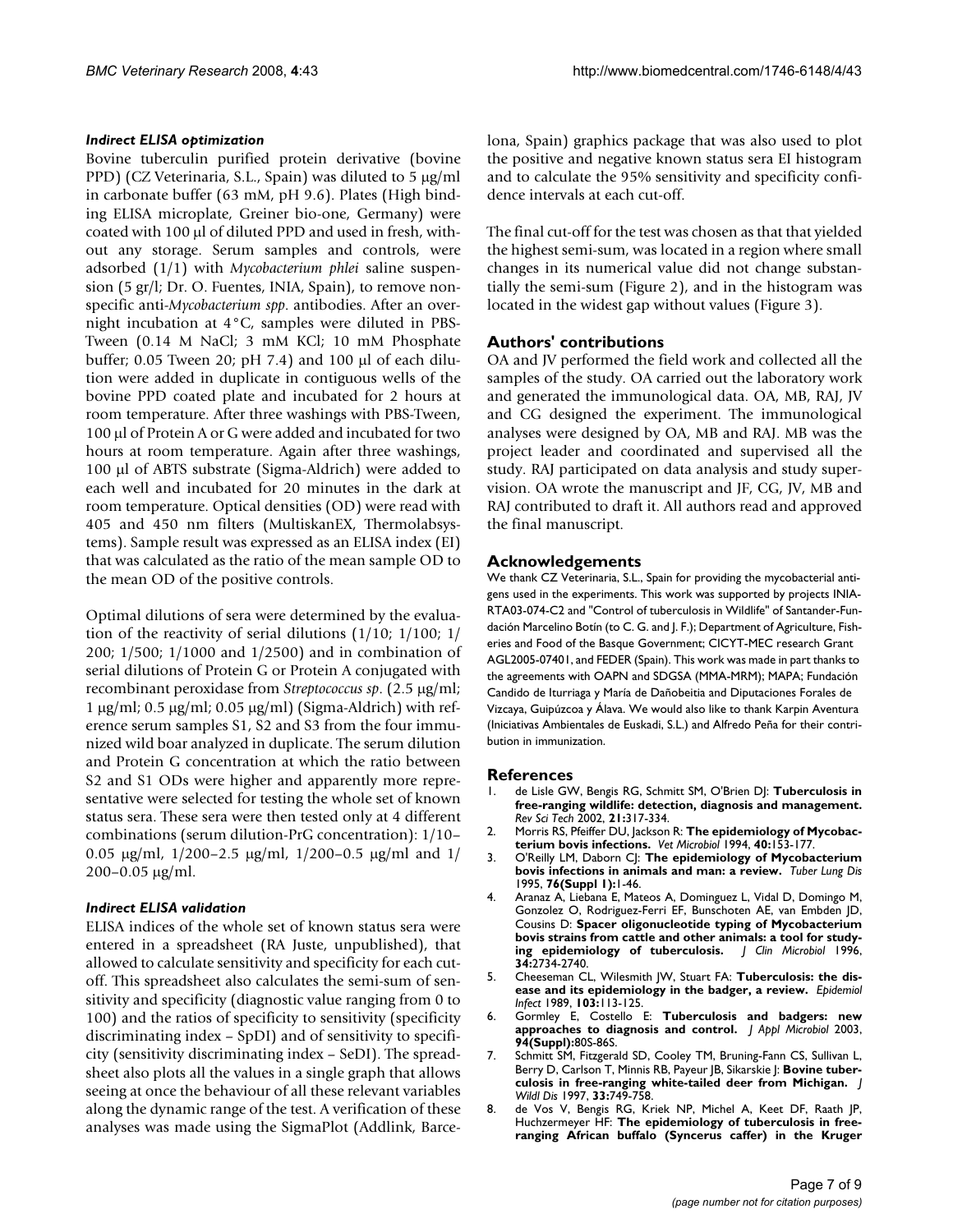**[National Park, South Africa.](http://www.ncbi.nlm.nih.gov/entrez/query.fcgi?cmd=Retrieve&db=PubMed&dopt=Abstract&list_uids=11585089)** *Onderstepoort J Vet Res* 2001, **68:**119-130.

- 9. Michel AL, de Klerk LM, van Pittius NC, Warren RM, van Helden PD: **[Bovine tuberculosis in African buffaloes: observations](http://www.ncbi.nlm.nih.gov/entrez/query.fcgi?cmd=Retrieve&db=PubMed&dopt=Abstract&list_uids=17900356) regarding Mycobacterium bovis shedding into water and [exposure to environmental mycobacteria.](http://www.ncbi.nlm.nih.gov/entrez/query.fcgi?cmd=Retrieve&db=PubMed&dopt=Abstract&list_uids=17900356)** *BMC Vet Res* 2007, **3:**23-29.
- 10. Choquette LP, Gallivan JF, Byrne JL, Pilipavicius J: **[Parasites and Dis](http://www.ncbi.nlm.nih.gov/entrez/query.fcgi?cmd=Retrieve&db=PubMed&dopt=Abstract&list_uids=17421345)[eases of Bison in Canada: 1 Tuberculosis and Some Other](http://www.ncbi.nlm.nih.gov/entrez/query.fcgi?cmd=Retrieve&db=PubMed&dopt=Abstract&list_uids=17421345) Pathological Conditions in Bison at Wood buffalo And Elk [Island National Parks in the Fall and Winter of 1959–60.](http://www.ncbi.nlm.nih.gov/entrez/query.fcgi?cmd=Retrieve&db=PubMed&dopt=Abstract&list_uids=17421345)** *Can Vet J* 1961, **2:**168-174.
- 11. Aranaz A, De Juan L, Montero N, Sanchez C, Galka M, Delso C, Alvarez J, Romero B, Bezos J, Vela AI, Briones V, Mateos A, Dominguez L: **[Bovine tuberculosis \(Mycobacterium bovis\) in wildlife in](http://www.ncbi.nlm.nih.gov/entrez/query.fcgi?cmd=Retrieve&db=PubMed&dopt=Abstract&list_uids=15184440) [Spain.](http://www.ncbi.nlm.nih.gov/entrez/query.fcgi?cmd=Retrieve&db=PubMed&dopt=Abstract&list_uids=15184440)** *J Clin Microbiol* 2004, **42:**2602-2608.
- 12. Parra A, Fernandez-Llario P, Tato A, Larrasa J, Garcia A, Alonso JM, Hermoso de Mendoza M, Hermoso de Mendoza J: **[Epidemiology](http://www.ncbi.nlm.nih.gov/entrez/query.fcgi?cmd=Retrieve&db=PubMed&dopt=Abstract&list_uids=14637044) [of Mycobacterium bovis infections of pigs and wild boars](http://www.ncbi.nlm.nih.gov/entrez/query.fcgi?cmd=Retrieve&db=PubMed&dopt=Abstract&list_uids=14637044) [using a molecular approach.](http://www.ncbi.nlm.nih.gov/entrez/query.fcgi?cmd=Retrieve&db=PubMed&dopt=Abstract&list_uids=14637044)** *Vet Microbiol* 2003, **97:**123-133.
- 13. Parra A, Larrasa J, Garcia A, Alonso JM, de Mendoza JH: **[Molecular](http://www.ncbi.nlm.nih.gov/entrez/query.fcgi?cmd=Retrieve&db=PubMed&dopt=Abstract&list_uids=16143470) [epidemiology of bovine tuberculosis in wild animals in Spain:](http://www.ncbi.nlm.nih.gov/entrez/query.fcgi?cmd=Retrieve&db=PubMed&dopt=Abstract&list_uids=16143470) [a first approach to risk factor analysis.](http://www.ncbi.nlm.nih.gov/entrez/query.fcgi?cmd=Retrieve&db=PubMed&dopt=Abstract&list_uids=16143470)** *Vet Microbiol* 2005, **110:**293-300.
- 14. Gortazar C, Acevedo P, Ruiz-Fons F, Vicente J: **Disease risk and overabundance of game species.** *Eur J Wildl Res* 2006, **52:**81-87.
- 15. Naranjo V, Gortazar C, Vicente J, de la Fuente J: **[Evidence of the](http://www.ncbi.nlm.nih.gov/entrez/query.fcgi?cmd=Retrieve&db=PubMed&dopt=Abstract&list_uids=18023299) [role of European wild boar as a reservoir of Mycobacterium](http://www.ncbi.nlm.nih.gov/entrez/query.fcgi?cmd=Retrieve&db=PubMed&dopt=Abstract&list_uids=18023299) [tuberculosis complex.](http://www.ncbi.nlm.nih.gov/entrez/query.fcgi?cmd=Retrieve&db=PubMed&dopt=Abstract&list_uids=18023299)** *Vet Microbiol* 2008, **127:**1-9.
- 16. Vicente J, Hofle U, Garrido JM, Fernandez-de-Mera IG, Juste R, Barral M, Gortazar C: **[Wild boar and red deer display high preva](http://www.ncbi.nlm.nih.gov/entrez/query.fcgi?cmd=Retrieve&db=PubMed&dopt=Abstract&list_uids=16336928)[lences of tuberculosis-like lesions in Spain.](http://www.ncbi.nlm.nih.gov/entrez/query.fcgi?cmd=Retrieve&db=PubMed&dopt=Abstract&list_uids=16336928)** *Vet Res* 2006, **37:**107-119.
- 17. Vicente J, Hofle U, Garrido JM, Fernandez-de-Mera IG, Acevedo P, Juste R, Barral M, Gortazar C: **[Risk factors associated with the](http://www.ncbi.nlm.nih.gov/entrez/query.fcgi?cmd=Retrieve&db=PubMed&dopt=Abstract&list_uids=17425933) [prevalence of tuberculosis-like lesions in fenced wild boar](http://www.ncbi.nlm.nih.gov/entrez/query.fcgi?cmd=Retrieve&db=PubMed&dopt=Abstract&list_uids=17425933) [and red deer in south central Spain.](http://www.ncbi.nlm.nih.gov/entrez/query.fcgi?cmd=Retrieve&db=PubMed&dopt=Abstract&list_uids=17425933)** *Vet Res* 2007, **38:**451-464.
- 18. Rua-Domenech R, Goodchild AT, Vordermeier HM, Hewinson RG, Christiansen KH, Clifton-Hadley RS: **[Ante mortem diagnosis of](http://www.ncbi.nlm.nih.gov/entrez/query.fcgi?cmd=Retrieve&db=PubMed&dopt=Abstract&list_uids=16513150) [tuberculosis in cattle: a review of the tuberculin tests,](http://www.ncbi.nlm.nih.gov/entrez/query.fcgi?cmd=Retrieve&db=PubMed&dopt=Abstract&list_uids=16513150) gamma-interferon assay and other ancillary diagnostic tech[niques.](http://www.ncbi.nlm.nih.gov/entrez/query.fcgi?cmd=Retrieve&db=PubMed&dopt=Abstract&list_uids=16513150)** *Res Vet Sci* 2006, **81:**190-210.
- 19. Snider DE Jr: **[The tuberculin skin test.](http://www.ncbi.nlm.nih.gov/entrez/query.fcgi?cmd=Retrieve&db=PubMed&dopt=Abstract&list_uids=7041719)** *Am Rev Respir Dis* 1982, **125:**108-118.
- 20. Pollock JM, Girvin RM, Lightbody KA, Clements RA, Neill SD, Buddle BM, Andersen P: **[Assessment of defined antigens for the diag](http://www.ncbi.nlm.nih.gov/entrez/query.fcgi?cmd=Retrieve&db=PubMed&dopt=Abstract&list_uids=10883854)[nosis of bovine tuberculosis in skin test-reactor cattle.](http://www.ncbi.nlm.nih.gov/entrez/query.fcgi?cmd=Retrieve&db=PubMed&dopt=Abstract&list_uids=10883854)** *Vet Rec* 2000, **146:**659-665.
- 21. Palmer MV, Waters WR, Thacker TC, Greenwald R, Esfandiari J, Lyashchenko KP: **[Effects of different tuberculin skin-testing](http://www.ncbi.nlm.nih.gov/entrez/query.fcgi?cmd=Retrieve&db=PubMed&dopt=Abstract&list_uids=16522782) regimens on gamma interferon and antibody responses in [cattle experimentally infected with Mycobacterium bovis.](http://www.ncbi.nlm.nih.gov/entrez/query.fcgi?cmd=Retrieve&db=PubMed&dopt=Abstract&list_uids=16522782)** *Clin Vaccine Immunol* 2006, **13:**387-394.
- 22. Griffin JF, Nagai S, Buchan GS: **[Tuberculosis in domesticated red](http://www.ncbi.nlm.nih.gov/entrez/query.fcgi?cmd=Retrieve&db=PubMed&dopt=Abstract&list_uids=1882133) [deer: comparison of purified protein derivative and the spe](http://www.ncbi.nlm.nih.gov/entrez/query.fcgi?cmd=Retrieve&db=PubMed&dopt=Abstract&list_uids=1882133)[cific protein MPB70 for in vitro diagnosis.](http://www.ncbi.nlm.nih.gov/entrez/query.fcgi?cmd=Retrieve&db=PubMed&dopt=Abstract&list_uids=1882133)** *Res Vet Sci* 1991, **50:**279-285.
- 23. Zomborszky Z, Kormendy B, Tuboly S, Tilly P, Horn P: **[The value of](http://www.ncbi.nlm.nih.gov/entrez/query.fcgi?cmd=Retrieve&db=PubMed&dopt=Abstract&list_uids=8882737) [immunodiagnostic tests in detecting tuberculosis in an](http://www.ncbi.nlm.nih.gov/entrez/query.fcgi?cmd=Retrieve&db=PubMed&dopt=Abstract&list_uids=8882737) infected red deer herd and in eradication of the disease by [selection.](http://www.ncbi.nlm.nih.gov/entrez/query.fcgi?cmd=Retrieve&db=PubMed&dopt=Abstract&list_uids=8882737)** *Acta Vet Hung* 1995, **43:**385-392.
- 24. Chaparas SD, Maloney CJ: **[An analysis of cross reactions among](http://www.ncbi.nlm.nih.gov/entrez/query.fcgi?cmd=Retrieve&db=PubMed&dopt=Abstract&list_uids=655493) [mycobacteria by in vivo and in vitro assays of cellular hyper](http://www.ncbi.nlm.nih.gov/entrez/query.fcgi?cmd=Retrieve&db=PubMed&dopt=Abstract&list_uids=655493)[sensitivity.](http://www.ncbi.nlm.nih.gov/entrez/query.fcgi?cmd=Retrieve&db=PubMed&dopt=Abstract&list_uids=655493)** *Am Rev Respir Dis* 1978, **117:**897-902.
- 25. Wood PR, Rothel JS: **[In vitro immunodiagnostic assays for](http://www.ncbi.nlm.nih.gov/entrez/query.fcgi?cmd=Retrieve&db=PubMed&dopt=Abstract&list_uids=8073620) [bovine tuberculosis.](http://www.ncbi.nlm.nih.gov/entrez/query.fcgi?cmd=Retrieve&db=PubMed&dopt=Abstract&list_uids=8073620)** *Vet Microbiol* 1994, **40:**125-135.
- 26. Ritacco V, Lopez B, Barrera L, Nader A, Fliess E, de Kantor: **[Further](http://www.ncbi.nlm.nih.gov/entrez/query.fcgi?cmd=Retrieve&db=PubMed&dopt=Abstract&list_uids=2189279) [evaluation of an indirect enzyme-linked immunosorbent](http://www.ncbi.nlm.nih.gov/entrez/query.fcgi?cmd=Retrieve&db=PubMed&dopt=Abstract&list_uids=2189279) [assay for the diagnosis of bovine tuberculosis.](http://www.ncbi.nlm.nih.gov/entrez/query.fcgi?cmd=Retrieve&db=PubMed&dopt=Abstract&list_uids=2189279)** *Zentralbl Veterinarmed B* 1990, **37:**19-27.
- 27. Auer LA: **Assessment of an enzyme linked immunosorbent assay for the detection of cattle infected with Mycobacterium bovis.** *Aus Vet J* 1987, **64:**172-176.
- 28. Plackett P, Ripper J, Corner LA, Small K, de Witte K, Melville L, Hides S, Wood PR: **An ELISA for the detection of anergic tuberculous cattle.** *Aus Vet J* 1989, **66:**15-19.
- 29. Rook GA, Hernandez-Pando R: **[The pathogenesis of tuberculo](http://www.ncbi.nlm.nih.gov/entrez/query.fcgi?cmd=Retrieve&db=PubMed&dopt=Abstract&list_uids=8905081)[sis.](http://www.ncbi.nlm.nih.gov/entrez/query.fcgi?cmd=Retrieve&db=PubMed&dopt=Abstract&list_uids=8905081)** *Annu Rev Microbiol* 1996, **50:**259-284.
- 30. Hanna J, Neill SD, O'Brien JJ: [Use of PPD and phosphatide anti](http://www.ncbi.nlm.nih.gov/entrez/query.fcgi?cmd=Retrieve&db=PubMed&dopt=Abstract&list_uids=2672202)**[gens in an ELISA to detect the serological response in exper](http://www.ncbi.nlm.nih.gov/entrez/query.fcgi?cmd=Retrieve&db=PubMed&dopt=Abstract&list_uids=2672202)[imental bovine tuberculosis.](http://www.ncbi.nlm.nih.gov/entrez/query.fcgi?cmd=Retrieve&db=PubMed&dopt=Abstract&list_uids=2672202)** *Res Vet Sci* 1989, **47:**43-47.
- 31. Young DB, Mehlert A: **[Serology of mycobacteria: characteriza](http://www.ncbi.nlm.nih.gov/entrez/query.fcgi?cmd=Retrieve&db=PubMed&dopt=Abstract&list_uids=2496457)[tion of antigens recognized by monoclonal antibodies.](http://www.ncbi.nlm.nih.gov/entrez/query.fcgi?cmd=Retrieve&db=PubMed&dopt=Abstract&list_uids=2496457)** *Rev Infect Dis* 1989, **11(Suppl 2):**S431-S435.
- 32. Hanna J, Neill SD, O'Brien *J*: **[ELISA tests for antibodies in exper](http://www.ncbi.nlm.nih.gov/entrez/query.fcgi?cmd=Retrieve&db=PubMed&dopt=Abstract&list_uids=1626373)[imental bovine tuberculosis.](http://www.ncbi.nlm.nih.gov/entrez/query.fcgi?cmd=Retrieve&db=PubMed&dopt=Abstract&list_uids=1626373)** *Vet Microbiol* 1992, **31:**243-249.
- 33. Buddle BM, Wedlock DN, Denis M, Skinner MA: **[Identification of](http://www.ncbi.nlm.nih.gov/entrez/query.fcgi?cmd=Retrieve&db=PubMed&dopt=Abstract&list_uids=16140388) [immune response correlates for protection against bovine](http://www.ncbi.nlm.nih.gov/entrez/query.fcgi?cmd=Retrieve&db=PubMed&dopt=Abstract&list_uids=16140388) [tuberculosis.](http://www.ncbi.nlm.nih.gov/entrez/query.fcgi?cmd=Retrieve&db=PubMed&dopt=Abstract&list_uids=16140388)** *Vet Immunol Immunopathol* 2005, **108:**45-51.
- 34. Palmer MV, Waters WR, Thacker TC, Stoffregen WC, Thomsen BV: **[Experimentally induced infection of reindeer \(Rangifer](http://www.ncbi.nlm.nih.gov/entrez/query.fcgi?cmd=Retrieve&db=PubMed&dopt=Abstract&list_uids=16566257) [tarandus\) with Mycobacterium bovis.](http://www.ncbi.nlm.nih.gov/entrez/query.fcgi?cmd=Retrieve&db=PubMed&dopt=Abstract&list_uids=16566257)** *J Vet Diagn Invest* 2006, **18:**52-60.
- 35. Waters WR, Palmer MV, Thacker TC, Bannantine JP, Vordermeier HM, Hewinson RG, Greenwald R, Esfandiari J, McNair J, Pollock JM, Andersen P, Lyashchenko KP: **[Early antibody responses to](http://www.ncbi.nlm.nih.gov/entrez/query.fcgi?cmd=Retrieve&db=PubMed&dopt=Abstract&list_uids=16760322) [experimental Mycobacterium bovis infection of cattle.](http://www.ncbi.nlm.nih.gov/entrez/query.fcgi?cmd=Retrieve&db=PubMed&dopt=Abstract&list_uids=16760322)** *Clin Vaccine Immunol* 2006, **13:**648-654.
- 36. Fernandez de Mera MI, Perez de la Lastra JM, Ayoubi P, Naranjo V, Kocan KM, Gortazar C, de la Fuente J: **[Differential expression of](http://www.ncbi.nlm.nih.gov/entrez/query.fcgi?cmd=Retrieve&db=PubMed&dopt=Abstract&list_uids=17604102) [inflammatory and immune response genes in mesenteric](http://www.ncbi.nlm.nih.gov/entrez/query.fcgi?cmd=Retrieve&db=PubMed&dopt=Abstract&list_uids=17604102) lymph nodes of Iberian red deer (Cervus elaphus hispanicus) [naturally infected with Mycobacterium bovis.](http://www.ncbi.nlm.nih.gov/entrez/query.fcgi?cmd=Retrieve&db=PubMed&dopt=Abstract&list_uids=17604102)** *Dev Comp Immunol* 2008, **32:**85-91.
- 37. Naranjo V, Hofle U, Vicente J, Martin MP, Ruiz-Fons F, Gortazar C, Kocan KM, de la Fuente J: **[Genes differentially expressed in](http://www.ncbi.nlm.nih.gov/entrez/query.fcgi?cmd=Retrieve&db=PubMed&dopt=Abstract&list_uids=16487312) [oropharyngeal tonsils and mandibular lymph nodes of tuber](http://www.ncbi.nlm.nih.gov/entrez/query.fcgi?cmd=Retrieve&db=PubMed&dopt=Abstract&list_uids=16487312)culous and nontuberculous European wild boars naturally [exposed to Mycobacterium bovis.](http://www.ncbi.nlm.nih.gov/entrez/query.fcgi?cmd=Retrieve&db=PubMed&dopt=Abstract&list_uids=16487312)** *FEMS Immunol Med Microbiol* 2006, **46:**298-312.
- 38. Vidal D: **Analysis of serum biochemical parameters in relation to Mycobacterium bovis infection of European wild boards (Sus Scrofa) in Spain.** *Eur J Wildl Res* 2006, **52:**301-304.
- 39. Waters WR, Palmer MV, Thacker TC, Payeur JB, Harris NB, Minion FC, Greenwald R, Esfandiari J, Andersen P, McNair J, Pollock JM, Lyashchenko KP: **[Immune responses to defined antigens of](http://www.ncbi.nlm.nih.gov/entrez/query.fcgi?cmd=Retrieve&db=PubMed&dopt=Abstract&list_uids=16760317) [Mycobacterium bovis in cattle experimentally infected with](http://www.ncbi.nlm.nih.gov/entrez/query.fcgi?cmd=Retrieve&db=PubMed&dopt=Abstract&list_uids=16760317) [Mycobacterium kansasii.](http://www.ncbi.nlm.nih.gov/entrez/query.fcgi?cmd=Retrieve&db=PubMed&dopt=Abstract&list_uids=16760317)** *Clin Vaccine Immunol* 2006, **13:**611-619.
- 40. Naranjo V, Gortazar C, Villar M, de la Fuente J: **[Comparative](http://www.ncbi.nlm.nih.gov/entrez/query.fcgi?cmd=Retrieve&db=PubMed&dopt=Abstract&list_uids=17692145) [genomics and proteomics to study tissue-specific response](http://www.ncbi.nlm.nih.gov/entrez/query.fcgi?cmd=Retrieve&db=PubMed&dopt=Abstract&list_uids=17692145) [and function in natural Mycobacterium bovis infections.](http://www.ncbi.nlm.nih.gov/entrez/query.fcgi?cmd=Retrieve&db=PubMed&dopt=Abstract&list_uids=17692145)** *Anim Health Res Rev* 2007, **8:**81-88.
- 41. Morris JA, Stevens AE, Stuart P, Little TW: **[A pilot study to assess](http://www.ncbi.nlm.nih.gov/entrez/query.fcgi?cmd=Retrieve&db=PubMed&dopt=Abstract&list_uids=373225) [the usefulness of ELISA in detecting tuberculosis in badgers.](http://www.ncbi.nlm.nih.gov/entrez/query.fcgi?cmd=Retrieve&db=PubMed&dopt=Abstract&list_uids=373225)** *Vet Rec* 1979, **104:**14.
- 42. Newell DG, Clifton-Hadley RS, Cheeseman CL: **[The kinetics of](http://www.ncbi.nlm.nih.gov/entrez/query.fcgi?cmd=Retrieve&db=PubMed&dopt=Abstract&list_uids=9129594) [serum antibody responses to natural infections with Myco](http://www.ncbi.nlm.nih.gov/entrez/query.fcgi?cmd=Retrieve&db=PubMed&dopt=Abstract&list_uids=9129594)[bacterium bovis in one badger social group.](http://www.ncbi.nlm.nih.gov/entrez/query.fcgi?cmd=Retrieve&db=PubMed&dopt=Abstract&list_uids=9129594)** *Epidemiol Infect* 1997, **118:**173-180.
- 43. Goodger J, Nolan A, Russell WP, Dalley DJ, Thorns CJ, Stuart FA, Croston P, Newell DG: **[Serodiagnosis of Mycobacterium bovis](http://www.ncbi.nlm.nih.gov/entrez/query.fcgi?cmd=Retrieve&db=PubMed&dopt=Abstract&list_uids=7975093) [infection in badgers: development of an indirect ELISA using](http://www.ncbi.nlm.nih.gov/entrez/query.fcgi?cmd=Retrieve&db=PubMed&dopt=Abstract&list_uids=7975093) [a 25 kDa antigen.](http://www.ncbi.nlm.nih.gov/entrez/query.fcgi?cmd=Retrieve&db=PubMed&dopt=Abstract&list_uids=7975093)** *Vet Rec* 1994, **135:**82-85.
- 44. Clifton-Hadley RS, Sayers AR, Stock MP: **[Evaluation of an ELISA](http://www.ncbi.nlm.nih.gov/entrez/query.fcgi?cmd=Retrieve&db=PubMed&dopt=Abstract&list_uids=8644433) [for Mycobacterium bovis infection in badgers \(Meles meles\).](http://www.ncbi.nlm.nih.gov/entrez/query.fcgi?cmd=Retrieve&db=PubMed&dopt=Abstract&list_uids=8644433)** *Vet Rec* 1995, **137:**555-558.
- 45. Chambers MA, Pressling WA, Cheeseman CL, Clifton-Hadley RS, Hewinson RG: **[Value of existing serological tests for identify](http://www.ncbi.nlm.nih.gov/entrez/query.fcgi?cmd=Retrieve&db=PubMed&dopt=Abstract&list_uids=11900953)[ing badgers that shed Mycobacterium bovis.](http://www.ncbi.nlm.nih.gov/entrez/query.fcgi?cmd=Retrieve&db=PubMed&dopt=Abstract&list_uids=11900953)** *Vet Microbiol* 2002, **86:**183-189.
- 46. McNair J, Corbett DM, Girvin RM, Mackie DP, Pollock JM: **[Charac](http://www.ncbi.nlm.nih.gov/entrez/query.fcgi?cmd=Retrieve&db=PubMed&dopt=Abstract&list_uids=11285116)terization of the early antibody response in bovine tubercu[losis: MPB83 is an early target with diagnostic potential.](http://www.ncbi.nlm.nih.gov/entrez/query.fcgi?cmd=Retrieve&db=PubMed&dopt=Abstract&list_uids=11285116)** *Scand J Immunol* 2001, **53:**365-371.
- 47. Wood PR, Corner LA, Rothel JS, Ripper JL, Fifis T, McCormick BS, Francis B, Melville L, Small K, de Witte K: **[A field evaluation of](http://www.ncbi.nlm.nih.gov/entrez/query.fcgi?cmd=Retrieve&db=PubMed&dopt=Abstract&list_uids=1615636) [serological and cellular diagnostic tests for bovine tuberculo](http://www.ncbi.nlm.nih.gov/entrez/query.fcgi?cmd=Retrieve&db=PubMed&dopt=Abstract&list_uids=1615636)[sis.](http://www.ncbi.nlm.nih.gov/entrez/query.fcgi?cmd=Retrieve&db=PubMed&dopt=Abstract&list_uids=1615636)** *Vet Microbiol* 1992, **31:**71-79.
- 48. Sugden EA, Stilwell K, Rohonczy EB, Martineau P: **[Competitive and](http://www.ncbi.nlm.nih.gov/entrez/query.fcgi?cmd=Retrieve&db=PubMed&dopt=Abstract&list_uids=9008794) [indirect enzyme-linked immunosorbent assays for Mycobac](http://www.ncbi.nlm.nih.gov/entrez/query.fcgi?cmd=Retrieve&db=PubMed&dopt=Abstract&list_uids=9008794)terium bovis infections based on MPB70 and lipoarabi[nomannan antigens.](http://www.ncbi.nlm.nih.gov/entrez/query.fcgi?cmd=Retrieve&db=PubMed&dopt=Abstract&list_uids=9008794)** *Can J Vet Res* 1997, **61:**8-14.